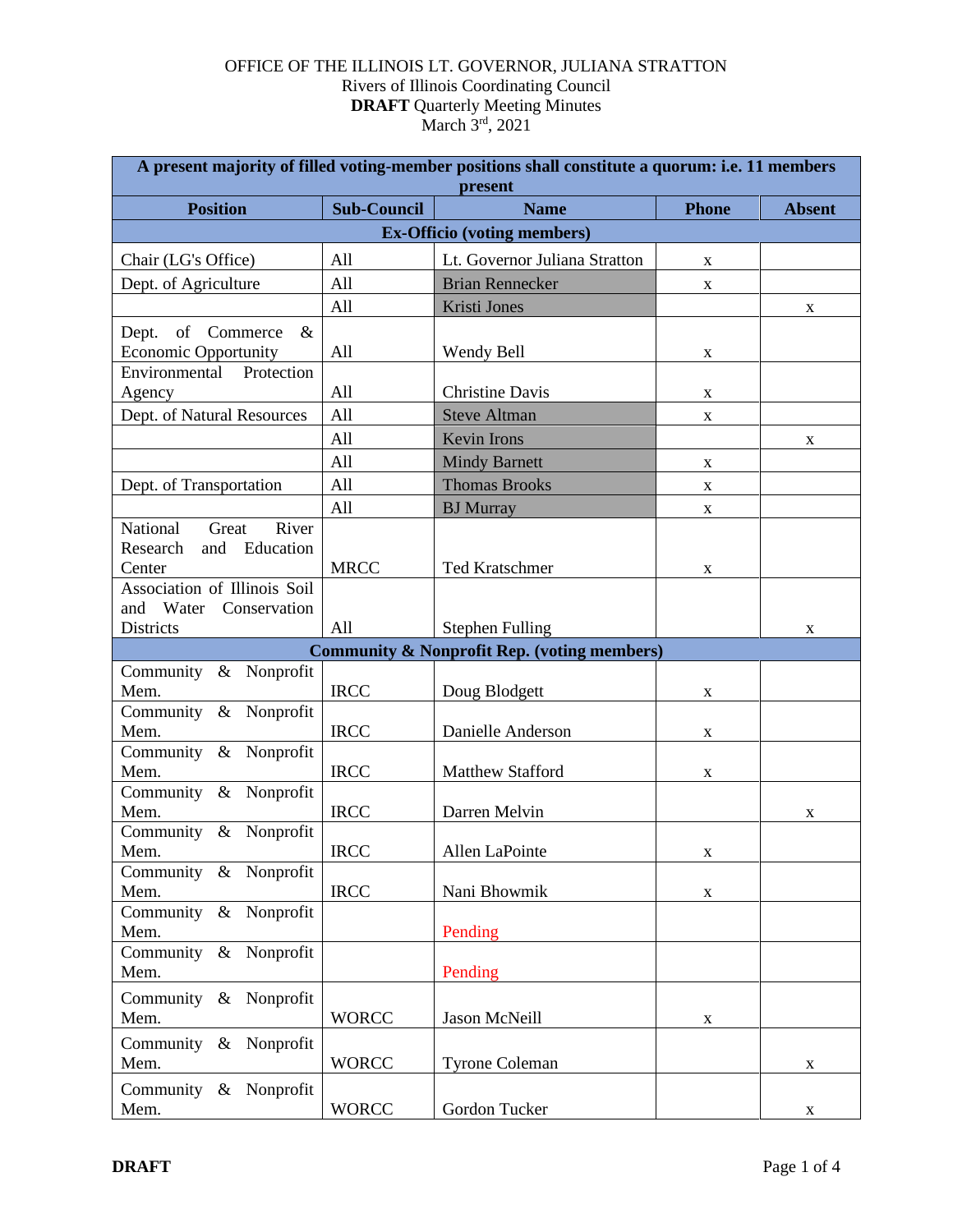| Community & Nonprofit                 |             |                         |             |              |  |  |
|---------------------------------------|-------------|-------------------------|-------------|--------------|--|--|
| Mem.                                  | <b>MRCC</b> | Lindsay Keeney          | $\mathbf X$ |              |  |  |
| Community & Nonprofit                 |             |                         |             |              |  |  |
| Mem.                                  | <b>MRCC</b> | <b>Brett Stawar</b>     |             | $\mathbf X$  |  |  |
| Community & Nonprofit                 |             |                         |             |              |  |  |
| Mem.                                  |             | Pending                 |             |              |  |  |
| Community & Nonprofit                 |             |                         |             |              |  |  |
| Mem.                                  | <b>MRCC</b> | Wendell Shauman         |             | X            |  |  |
| Community & Nonprofit                 |             |                         |             |              |  |  |
| Mem.                                  |             | Pending                 |             |              |  |  |
| Community & Nonprofit                 |             |                         |             |              |  |  |
| Mem.                                  |             | Pending                 |             |              |  |  |
| Community & Nonprofit                 |             |                         |             |              |  |  |
| Mem.                                  |             | Pending                 |             |              |  |  |
| Community & Nonprofit                 |             |                         |             |              |  |  |
| Mem.                                  |             | Pending                 |             |              |  |  |
| Community & Nonprofit                 |             |                         |             |              |  |  |
| Mem.                                  |             | Pending                 |             |              |  |  |
| <b>Ex-Officio</b> (non-voting member) |             |                         |             |              |  |  |
| Ex-Officio (non-member)               |             | Pending                 |             |              |  |  |
| <b>Recurring Guests</b>               |             |                         |             |              |  |  |
|                                       |             | Konstantine "Dean"      |             |              |  |  |
| Guest                                 |             | Alonistiotis            |             | X            |  |  |
| Guest                                 |             | Nicole Saulsberry       | X           |              |  |  |
| Guest                                 |             | Paul Rhode              |             | $\mathbf{X}$ |  |  |
| Guest                                 |             | <b>Emily Jenkins</b>    |             | X            |  |  |
| Guest                                 |             | Anna-Lisa Castle        | $\mathbf X$ |              |  |  |
| Guest                                 |             | <b>Robert Sinkler</b>   |             | $\mathbf{X}$ |  |  |
| Guest                                 |             | <b>Patrick McGinnis</b> |             | X            |  |  |
| Guest                                 |             | Fawn Pochel             |             | X            |  |  |
| Guest                                 |             | <b>Bradford Kasberg</b> |             | X            |  |  |
| Guest                                 |             | Laura Keefer            | $\mathbf X$ |              |  |  |
| Guest                                 |             | <b>Lauren Lurkins</b>   | X           |              |  |  |

*\*Note: grey cells indicate that multiple representatives were designated by ex-officios to the Committee. Only one staffer out of each group of grey cells counted for quorum, motion, and voting purposes*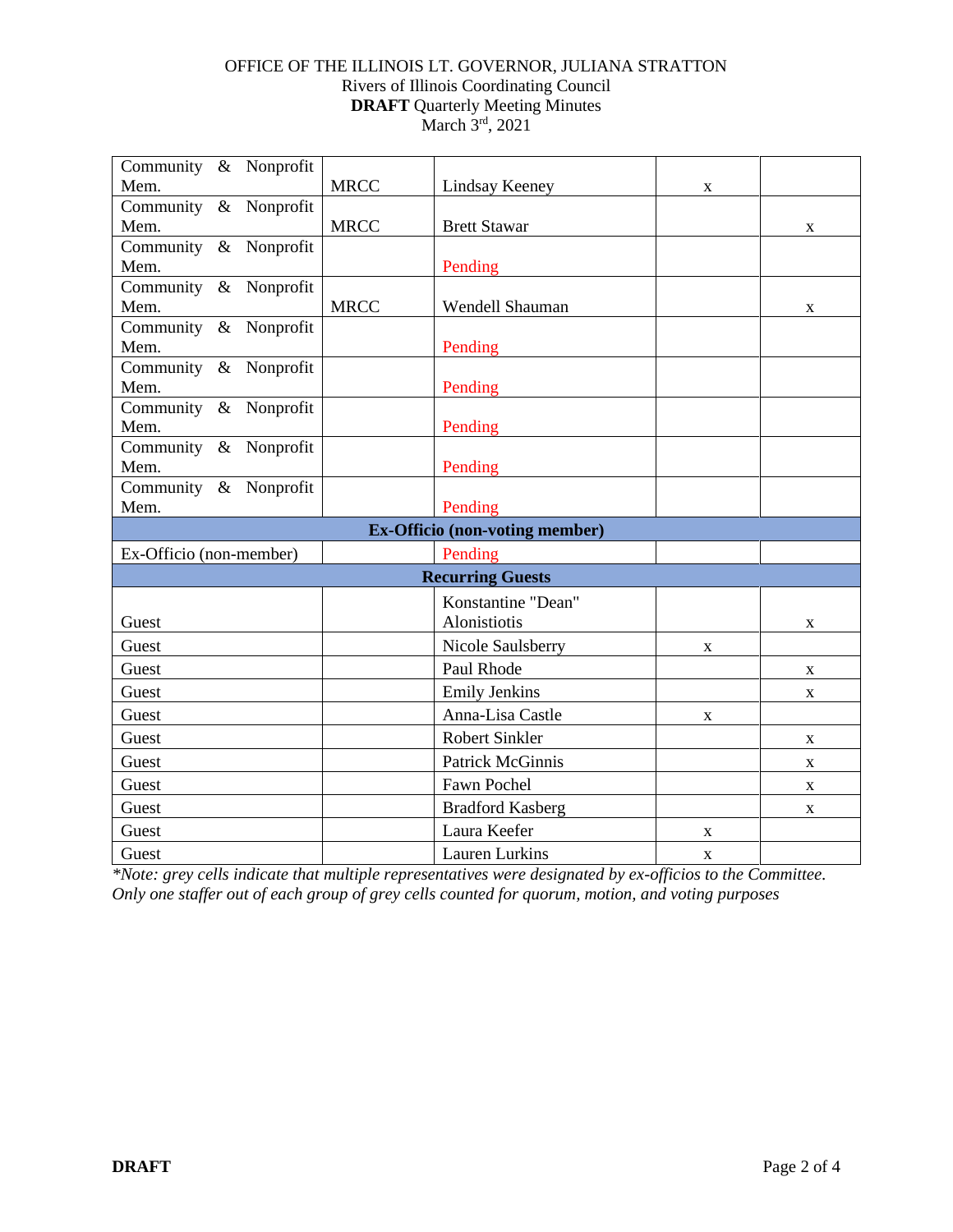## **I. Call to Order and Roll Call**

- a. Lt. Governor Stratton called the meeting to order at 10:03AM
- b. Roll call was taken and a quorum was established

### **II. Approval of the Agenda for 3/3/21 and the Minutes from 11/18/20**

- a. Motion to approve the agenda for 3/3/21
	- i. Moved by Steve Altman
	- ii. Seconded by Christine Davis
	- iii. All in favor
	- iv. No opposition
	- v. No abstentions
- b. Motion to approve the minutes for 11/18/20
	- i. Moved by Nani Bhomik
	- ii. Seconded by Matt Stafford
	- iii. All in favor
	- iv. No opposition
	- v. No abstentions

# **III. Chairperson's Remarks**

a. Lt. Governor Stratton provided a brief overview of today's meeting and noted the importance of preserving and acknowledging Indigenous histories through the work of the Council

#### **IV. New Business**

- a. Diane Hunter, Tribal Historic Preservation Officer for, and citizen of, the Miami Tribe of Oklahoma presented "Myaamiaki: A Living People with a Past in Illinois," discussing the history of the Miami Tribe and its connection to the different Illinois waterways
	- i. Questions
		- 1. Lt. Governor Stratton asked about the best way to engage with Indigenous people in the work of the Council and how the Council can be more inclusive of Indigenous communities and voices
			- a. Diane noted that the most straightforward way is to use historical records to determine which tribes have been present throughout Illinois' history (especially before the land was colonized), then using this information to connect with registered tribes
		- 2. Nicole Saulsberry inquired about the Bureau of Indian Affairs
			- a. Diane explained that the Bureau provides answers on treaties and histories rather than information on existing tribes
		- 3. Laura Keefer asked about the work the Field Museum is doing to repatriate artifacts and glean more information on Indigenous communities
			- a. Diane noted that she has been working with them on this project, along with other tribes and tribal leaders
			- b. Lt. Governor Stratton noted the exhibit she visited on Native women at the museum and what a great opportunity to learn it was
		- 4. Diane noted that the Illinois Historic Preservation Agency is another good place to gain information for connecting with tribes
- b. Committee updates